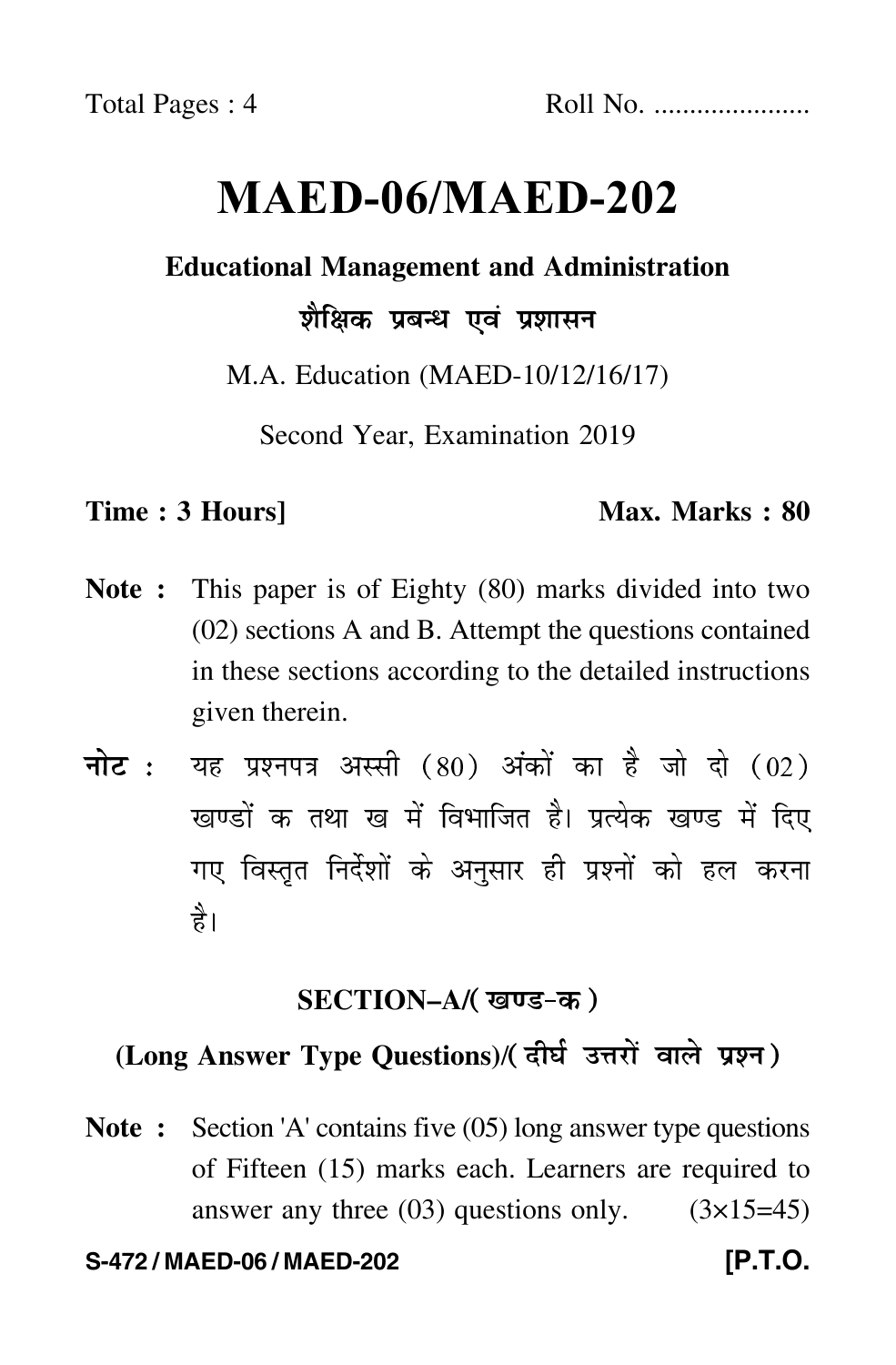- <mark>नोट</mark> : खण्ड 'क' में पाँच (05) दीर्घ उत्तरों वाले प्रश्न दिये गये हैं, प्रत्येक प्रश्न के लिए प्रन्द्रह (15) अंक निर्धारित हैं। शिक्षार्थियों को इनमें से केवल तीन (03) प्रश्नों के उत्तर देने हैं।
- **1.** Describe Taylorism in administration with special reference to 'administration as a process' and 'administration as a bureaucracy'.

'प्रक्रिया के रूप में प्रशासन' तथा 'नौकरशाही के रूप में प्रशासन' के विशेष संदर्भ में 'प्रशासन में टेलरवाद' का वर्णन कीजिए।

**2.** Explain the concept of leadership. Describe in brief 'the styles of leadership'.

नेतृत्व की संकल्पना को स्पष्ट कीजिए। नेतृत्व की शैलियों का संक्षेप में वर्णन कीजिए।

**3.** What do you mean by educational planning? Discuss major principles of planning.

शैक्षिक नियोजन से आप क्या समझते हैं? नियोजन के प्रमुख सिद्धांतों की चर्चा कीजिए।

**4.** What is communication? Discuss the role of communication for effective management and administration. संप्रेक्षण क्या है? प्रभावी प्रबंधन और प्रशासन हेतु संप्रेषण की  $\overline{a}$ भूमिका की व्याख्या कीजिए।

#### **S-472 / MAED-06 / MAED-202 [ 2 ]**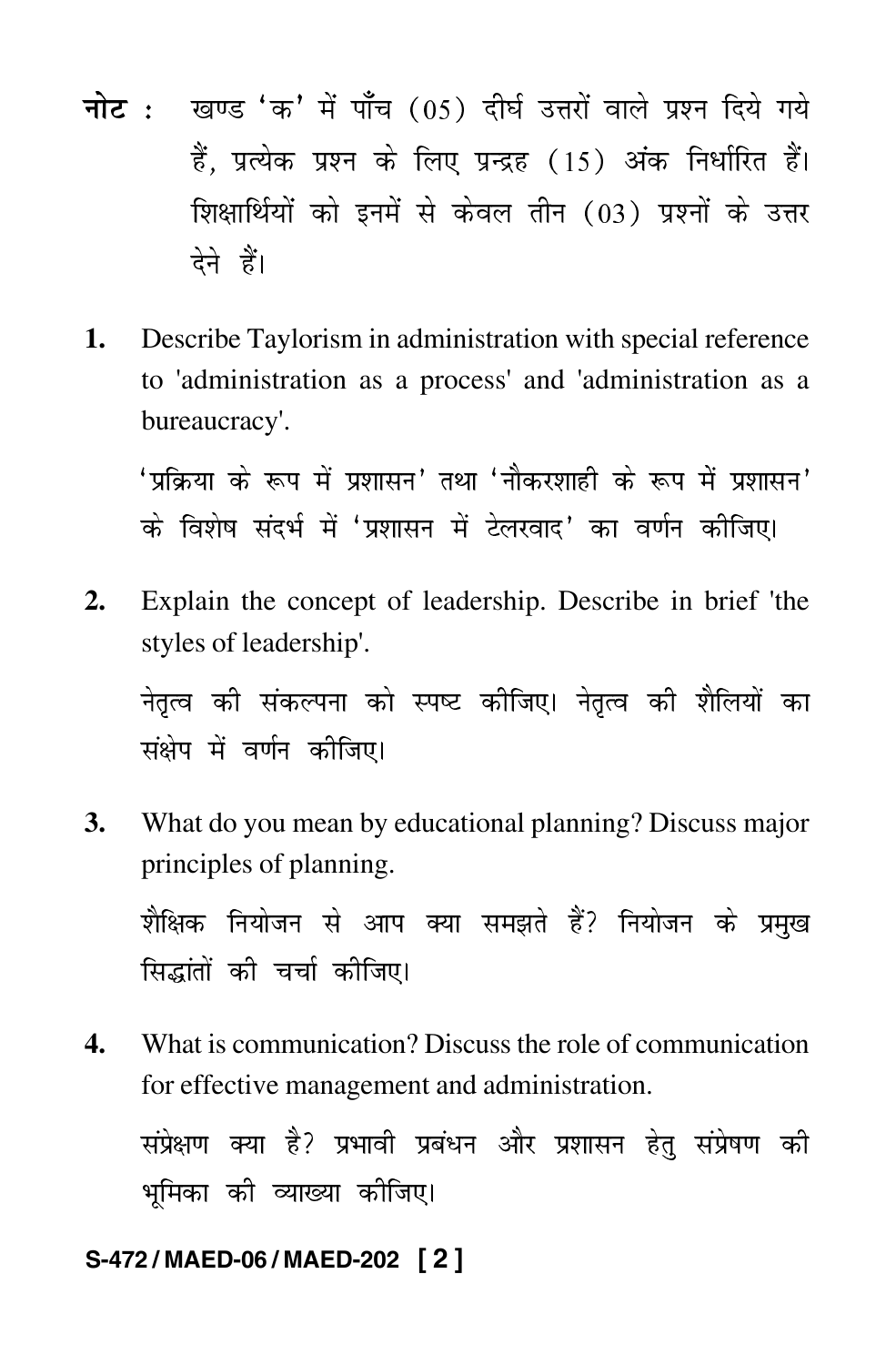**5.** Describe the role of headmaster and teachers in school management and administration.

विद्यालय के प्रबंधन और प्रशासन में प्रधानाचार्य व शिक्षकों की भमिका का वर्णन कोजिए।

# SECTION–B/( खण्ड-ख )

# (Short Answer Type Questions)/(लघु उत्तरों वाले प्रश्न)

**Note :** Section 'B' contains eight (08) short answer type questions of seven (07) marks each. Learners are required to answer any five (05) questions only.

 $(5 \times 7 = 35)$ 

- <mark>नोट</mark> : खण्ड 'ख' में आठ (08) लघु उत्तरों वाले प्रश्न दिये गये हैं, प्रत्येक प्रश्न के लिए सात (07) अंक निर्धारित हैं। शिक्षार्थियों को इनमें से केवल पाँच (05) प्रश्नों के उत्तर देने हैं।
- **1.** What do you mean by 'Programme Evaluation and Review Techniques - PERT'? Explain. कार्यक्रम मूल्यांकन तथा समीक्षा तकनीक (PERT) से आप क्या समझते हैं? स्पष्ट कीजिए।
- **2.** Explain 'System Approach to administration'. 'प्रशासन में प्रणाली उपागम' को स्पष्ट कीजिए।
- **3.** What do you mean by 'Leadership Continuum'? Explain. 'नेतृत्व सातत्य' से आप क्या समझते हैं? स्पष्ट कीजिए।

#### **S-472 / MAED-06 / MAED-202 [ 3 ] [P.T.O.**